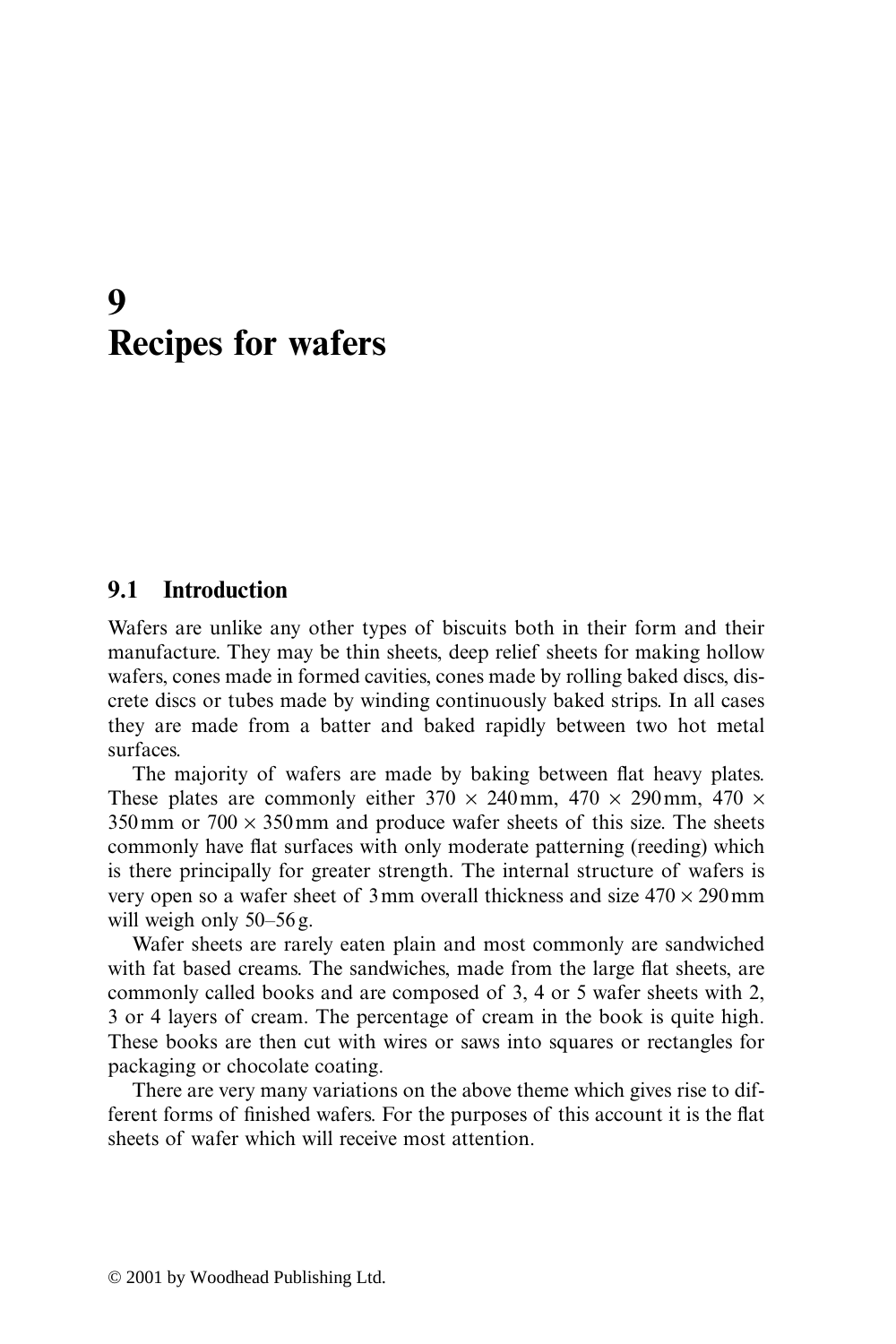## **9.2 Recipes for wafer batters for flat sheets**

Water and wheat flour are by far the major ingredients of all wafer b[atters](#page-6-0) but there are many others that may be included. In a paper by Carey<sup>1</sup> of Nestlé it was stated that typical commercial wafers would consist of a combination of some, but not all, of the following ingredients in their batter recipes. For the benefit of those wishing to make the basic wafer sheet he also gave a recipe to start from.

|                               |               | Starting point |
|-------------------------------|---------------|----------------|
| flour                         | 100           | 100.00         |
| dough fat or oil              | $0.8 - 3.4$   | 2.25           |
| lecithin (liquid)             | $0.05 - 0.06$ |                |
| lecithin (powder)             | $0.75 - 1.00$ | 0.95           |
| sugar (any crystal size)      | $1.05 - 3.5$  |                |
| whole egg powder              | up to $1.0$   |                |
| whole liquid egg              | $0.75 - 4.0$  |                |
| salt                          | $0.16 - 0.25$ | 0.25           |
| soda                          | $0.3 - 0.6$   | 0.32           |
| amm. bic.                     | $0.75 - 1.0$  |                |
| SMP/soya flour                | $1.4 - 3.0$   |                |
| yeast (for 1 hr fermentation) | $0.35 - 0.63$ |                |
| water                         | 128-147       | 137            |

This list of ingredients can be compared with selected commercial recipes given below. It can be seen that Carey's list, although long, is by no means complete!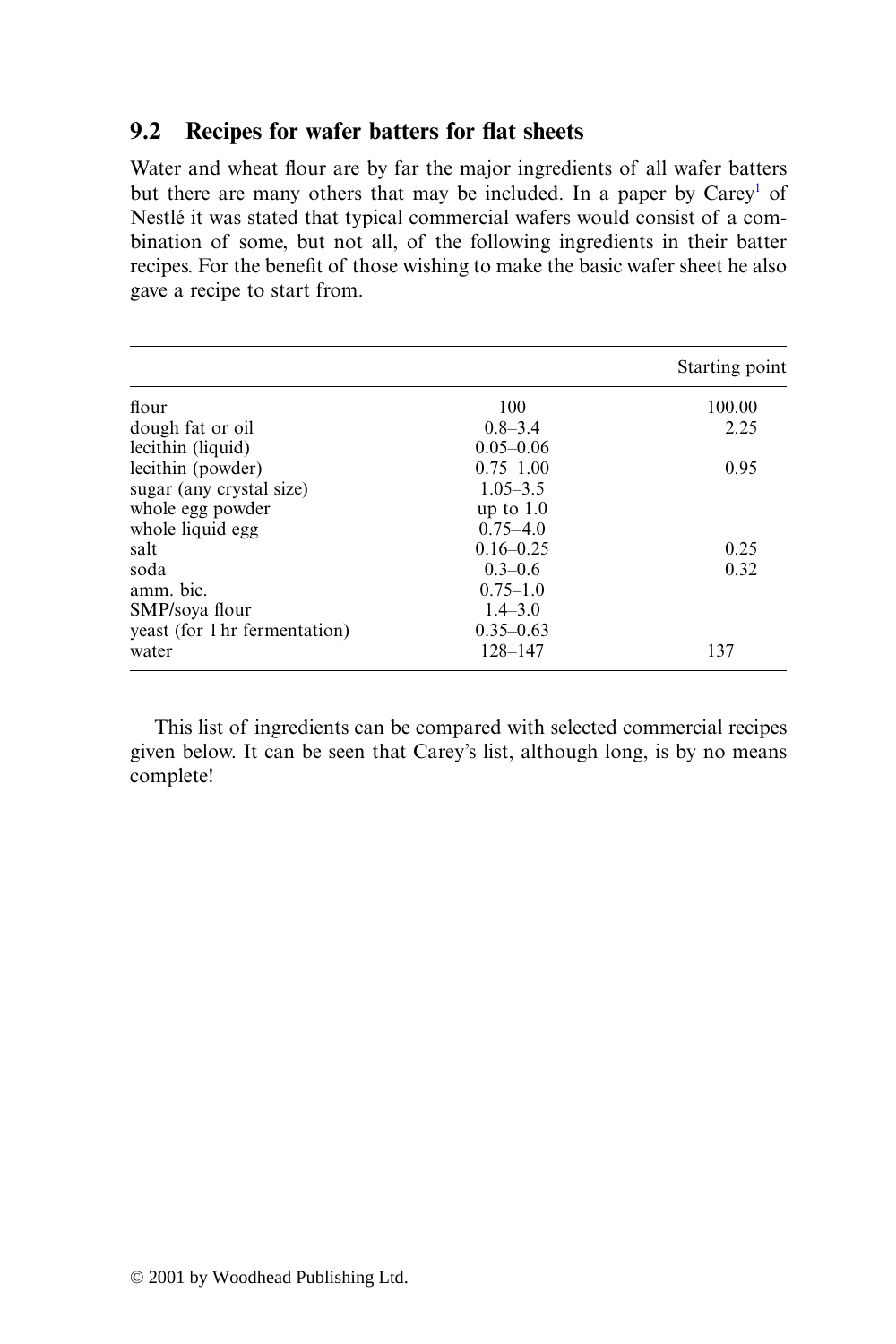| Recipe no.<br>Type product | 126<br>wafer<br>batter | 127<br>wafer<br>batter | 128<br>wafer<br>batter | 129<br>wafer<br>batter | 130<br>wafer<br>batter |
|----------------------------|------------------------|------------------------|------------------------|------------------------|------------------------|
| flour, weak<br>cornflour   | 100.00                 | 100.00                 | 100.00                 | 98.04<br>1.96          | 96.15                  |
| tapioca starch             |                        |                        |                        |                        | 3.85                   |
| powdered sugar             | 1.67                   | 3.54                   |                        |                        |                        |
| malt extract $80\%$        |                        |                        |                        | 2.94                   |                        |
| oil                        | 3.75                   | 2.71                   | 3.25                   | 2.35                   | 2.50                   |
| lecithin                   |                        |                        | 1.25                   | 0.59                   | 0.38                   |
| soya flour                 |                        |                        | 2.50                   |                        |                        |
| <b>SMP</b>                 | 1.67                   | 3.12                   |                        | 1.96                   |                        |
| dried egg                  | 2.92                   | 0.35                   |                        |                        |                        |
| amm. bic.                  |                        | 0.83                   |                        |                        |                        |
| soda                       | 0.26                   | 0.26                   | 0.15                   | 0.29                   | 0.31                   |
| <b>ACP</b>                 |                        |                        |                        |                        | 0.04                   |
| salt                       | 0.17                   | 0.17                   | 0.15                   | 0.20                   | 0.38                   |
| <b>SMS</b>                 |                        |                        | 0.025                  | 0.050                  |                        |
| P. enzyme                  |                        |                        |                        |                        | 0.077                  |
| magnesium carbonate        |                        |                        |                        | 0.25                   | 0.50                   |
| cocoa                      |                        |                        | 0.75                   |                        |                        |
| added water                | 133                    | 145                    | 172                    | 141                    | 142                    |

*Critical ingredients* The water absorption of the flour will significantly affect the amount of water needed to give a suitable batter consistency. It is best to use a flour of weak to medium strength.

The wafer has a very bland taste so the quality of the oil or fat used should be good in terms of flavour and absence of rancidity. Some say that inclusion of a small amount of cocoa powder or sugar helps to stabilise the wafer flavour and gives a longer shelf life.

The use of milk powder or reducing sugars (as in malt extract) will cause the sheet to colour during baking so should be avoided if very white sheets are required. Wafers of various colours may be obtained by adding colouring to the batter.

Magnesium carbonate is occasionally used to aid wafer sheet release from the plates. The mechanism is not understood.

*Mixing* This is done as a batch system with a high shear mixer. Apart from dispersing all the ingredients in the water the aim is to prevent the formation of gluten strands following the hydration and mixing of the flour. If such strands form they will block screens and nozzles at the point of batter deposition. It is not clear which particular qualities of flour are more likely to give the gluten strands but generally their formation can be avoided if cold water is used and the flour is not left in static contact with the water before mixing starts.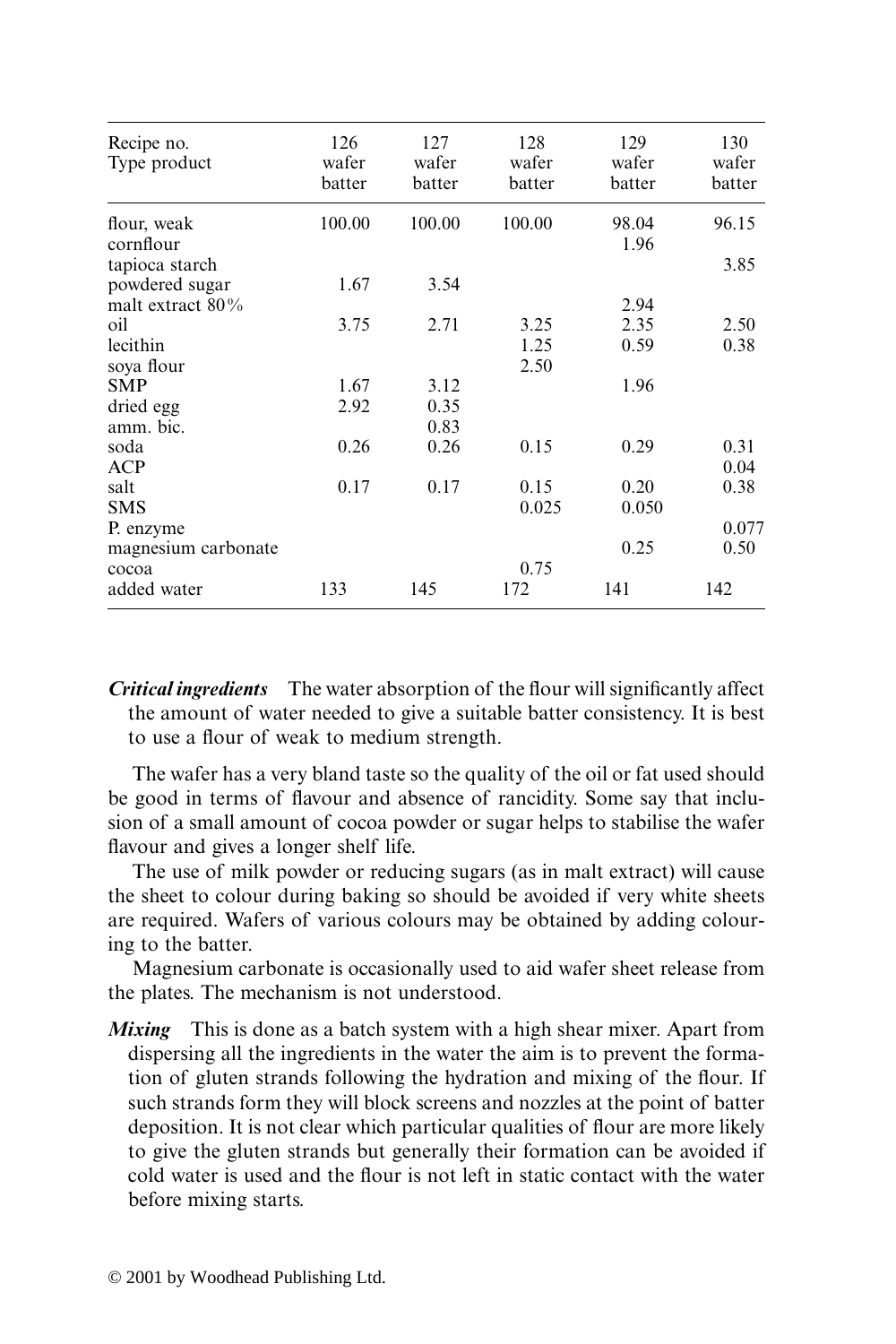Mixing provides the opportunity to get the optimum solids content and consistency of the batter which is critical for a desired quality of wafer sheet.

The mixing process entrains some air and this slowly rises out of the batter after the mixing has stopped. This makes it difficult to critically measure the consistency and viscosity of the batter and to adjust the water level as necessary.

*Batter handling* After mixing, the batter is transferred to a holding tank via a screen to remove lumps and gluten strands. From this tank either the batter is pumped to a small reservoir near the wafer oven or it is pumped around a ring main to the wafer oven(s) and back to the tank. The batter consistency will slacken with time so the holding time should not be long. There is also a tendency for sedimentation so the tank should be continuously agitated in a gentle manner.

In a few cases the batter is fermented with yeast and here the batter is stood in the tank for about one hour. The yeast probably acts by producing a supply of minute gas bubbles that form the nuclei for aeration in baking. It is not clear how this works better than chemicals such as sodium or ammonium bicarbonate.

*Wafer sheet forming* The wafer oven consists of a set of plate pairs which are carried continuously through a heated oven. The plates open at the front of the oven where the baked wafer falls out and almost immediately batter is spread onto the freed hot plate to form a new sheet. The batter is spread across each plate in a series of streams from a sparge pipe with nozzles. The plates are then locked closed and an explosive baking process starts. This spreads the batter evenly across the plate and a small amount is driven out through steam vents around the edges of the plate pair. The baking causes gelatinisation of the starch and protein in the flour, some colouring of the surfaces and of course great moisture reduction. At the point where the plates open the wafer is at about  $2\%$  moisture content and the opening of the plates allows a slight shrinkage of the sheet so that it falls away or is easily released from the plates with the aid of an air jet.

Baking usually takes about 2 minutes. The faster the baking, and thus the higher the plate temperatures, the lighter in weight will be the wafer sheets from a given batter. This is because the explosive expansion of the batter is greater and therefore the movement towards and through the vents is faster. Faster bakes tend to give less even moisture levels across the sheet.

Critical features of this wafer sheet formation and baking are:

- The batter should spread completely across the plate but not be so great in volume that a lot is expressed through the steam vents.
- The consistency of the batter will determine how readily the batter spreads across the plate.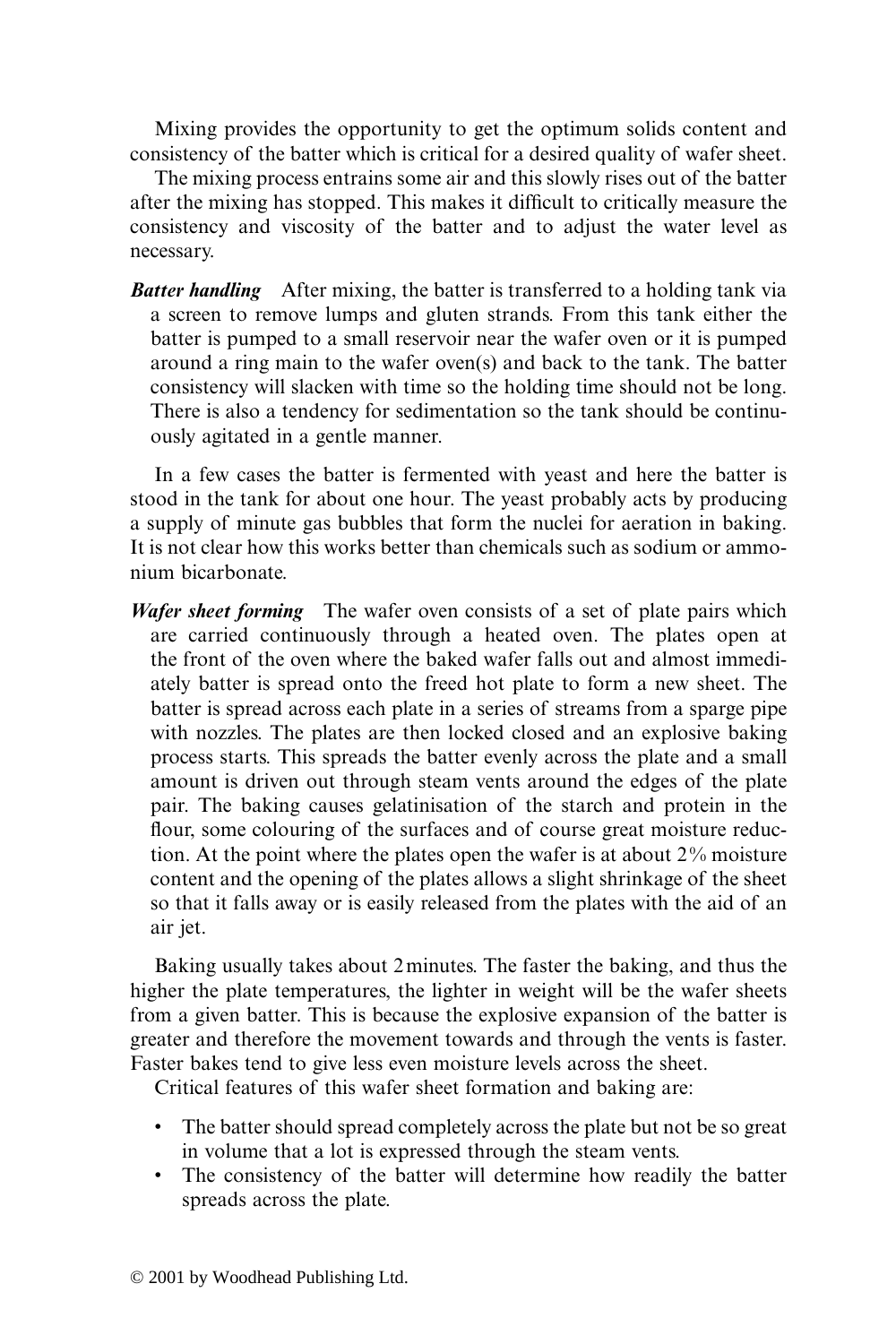- When baked, the moisture content of the sheet must be low and even otherwise there will be a release problem (the sheet may stick to the plate surface) or the sheet will warp badly as it cools. Conversely, overbaked and burnt sheets will also not release readily.
- The weight of the sheets determines the eating quality. A heavy sheet, made from a batter with low water and high solids will be harder and tougher than one made from a low solids batter.
- The balance between the spreadability of the batter and the desired wafer sheet weight can be adjusted with the level of ammonium bicarbonate in the batter. More ammonia will cause much greater spreading of the batter at the commencement of baking.
- The greater the levels of sugar and milk powder in the recipe the greater will be the tendency for wafer sheets to stick to the plates.

Critical aspects of the condition and maintenance of the wafer plates which affect the quality of the wafer sheets and the efficiency of the wafermaking operation are:

- Release of baked wafers from the plates is affected if the plates are not clean.
- Release of the wafers is also impaired if the gaps between the plates in a pair are not even or the settings of all the plate pairs are not the same.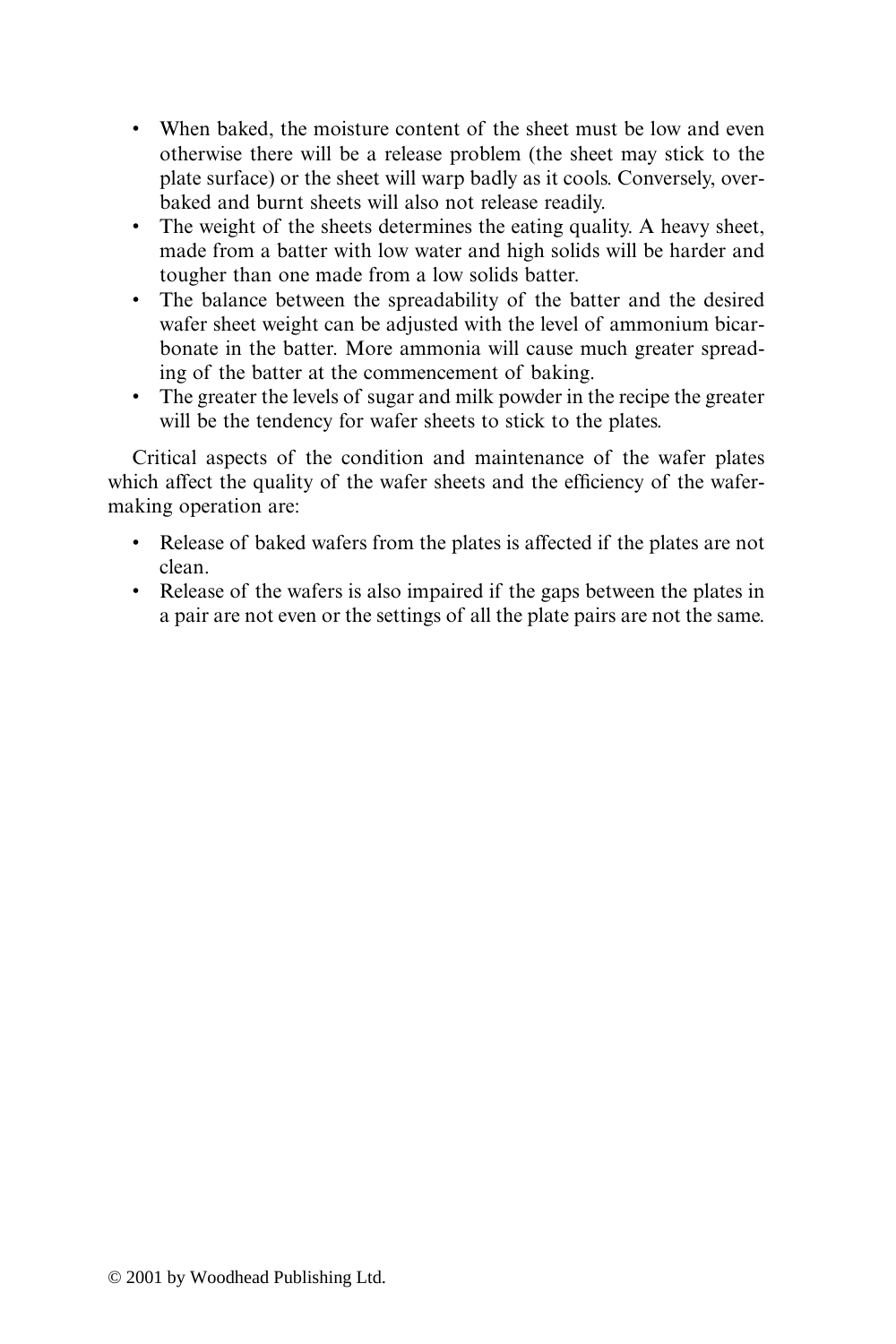### <span id="page-5-0"></span>**9.3 Other types of wafer**

As stated above, the main consideration here is with flat wafer sheets because these represent by far the main section of this market. There is a growing interest in rolled wafer sticks and a small specialised market for round wafer sheets that have been rolled (into cones) or folded to form wafers for desserts.

In order to make any wafer that can be rolled or folded the recipe has to have a significant level of sugar. The rolling or folding takes place immediately after the oven exit while the sugar is still molten. The wafers are thin and the internal structure is much less open than for typical flat wafers.

For rolled wafer sticks the ratio of sugar to flour is about 60 to 100 whereas for rolled wafer cones the ratio is about 35 to 40 parts of sugar to 100 of  $flow$ 

| Recipe no.<br>Type product | 131<br>rolled wafer<br>cones | 132<br>wafer sticks |
|----------------------------|------------------------------|---------------------|
| flour, weak                | 95.24                        | 100.00              |
| cornflour                  | 4.76                         |                     |
| powdered sugar             | 40.00                        | 75.00               |
| oil/butter oil             | 2.86                         | 2.00                |
| lecithin                   | 0.95                         | 0.50                |
| sova flour                 | 2.38                         | 4.00                |
| whey powder                |                              | 2.00                |
| dried egg                  |                              | 2.00                |
| salt                       | 0.50                         | 0.50                |
| vanilla/in*                | 0.10                         |                     |
| added water                | 125                          | 120                 |

\* This ingredient is not represented by an accurate quantity.

The rolled wafer cones are usually sold for filling with ice cream. The wafer sticks, which are formed by winding a continuous narrow strip of baked wafer to form a tube, are usually filled at the time of winding, with chocolate or some sort of sugar and fat cream mixture. They may also be partially coated with chocolate.